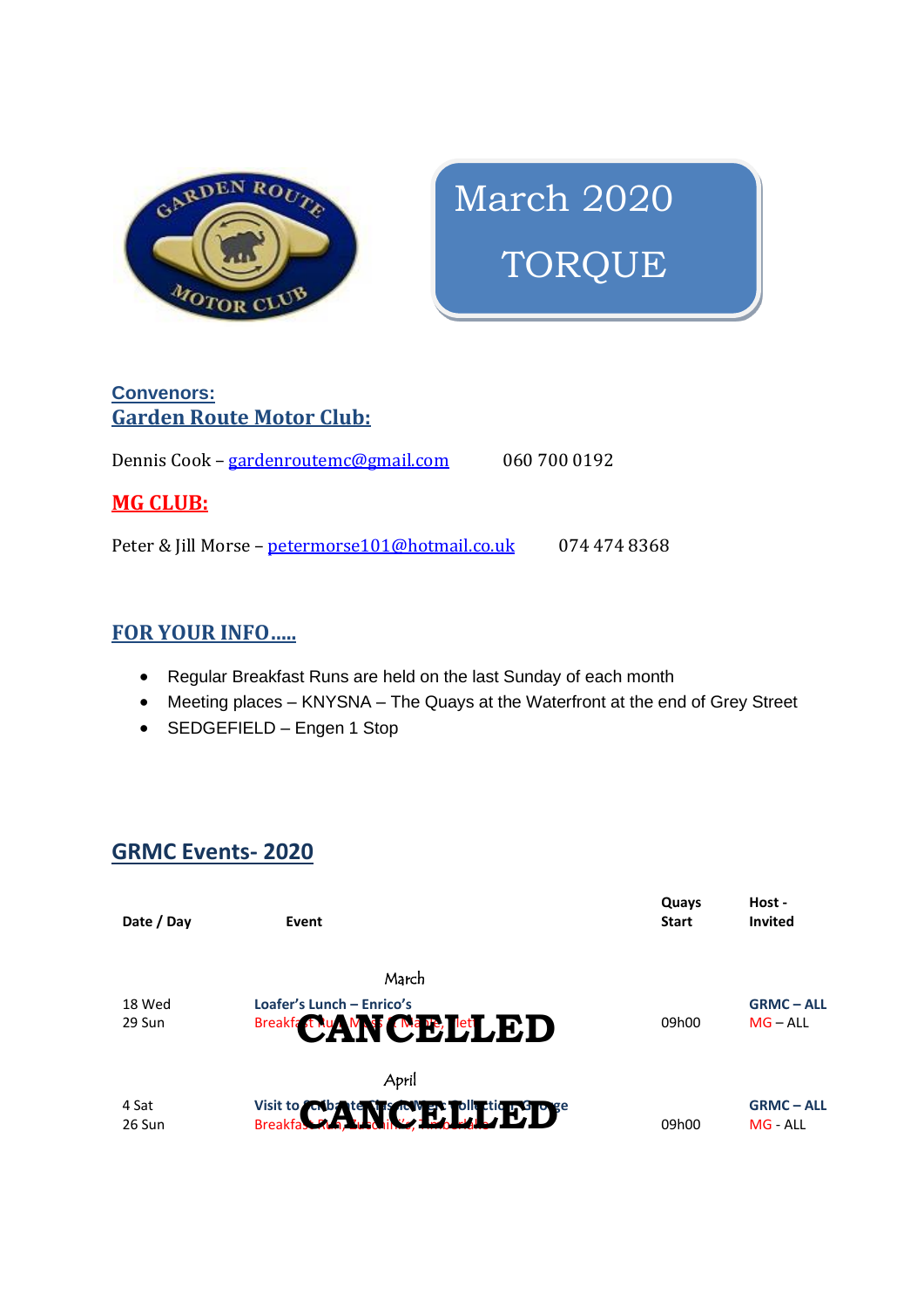

|                        | June                                                  |       |                              |
|------------------------|-------------------------------------------------------|-------|------------------------------|
| 4 Thu<br>11-14 Thu-Sun | Sop 'n Dop, Pembreys<br>Eastern Cape tour-CANCELLED   | 18h00 | <b>MG - ALL</b><br>MG-ALL    |
| 21 Sun                 | <b>Totties Buffet Lunch</b>                           |       | <b>GRMC - ALL</b>            |
| 28 Sun                 | Breakfast Run, Zucchini's, Timberlake                 | 09h00 | MG ALL                       |
|                        | July                                                  |       |                              |
| 9 Thu                  | Xmas Lunch in July  @ Peppermill, The Crags           |       | <b>MG - ALL</b>              |
| 19 Sun                 | <b>Tsitsikamma Memorial Run</b>                       |       | <b>GRMC - ALL</b>            |
| 26 Sun                 | Breakfast Run, Moss & Maple, Plett                    | 09h00 | MG - ALL                     |
|                        | August                                                |       |                              |
| 7-9 Fri-Sun            | <b>Slow Wine Festival, Robertson</b>                  |       | <b>GRMC - ALL</b>            |
| 12 Wed                 | Let's Lunch  @ Skotteljons Bistro, Hoekwil            |       | MG - ALL                     |
| 23 Sun<br>30 Sun       | <b>GRMC AGM- Belvidere</b>                            | 09h00 | <b>GRMC only</b><br>MG - ALL |
|                        | Breakfast Run, Zucchini's, Timberlake                 |       |                              |
|                        | September                                             |       |                              |
| 20 Sun                 | <b>Plett Wine Route and lunch</b>                     |       | <b>GRMC - ALL</b>            |
| 27 Sun                 | Breakfast Run, Moss & Maple, Plett                    | 09h00 | MG - ALL                     |
|                        | October                                               |       |                              |
| 11 Sun                 | Treasure Hunt, with Bring 'n Braai                    |       | MG - ALL                     |
| 14-17 Wed-Sat          | Technical Tour, PE, + Bloeisel Fees, Joubertina(17th) |       | <b>GRMC - ALL</b>            |
| 25 Sun                 | Breakfast Run, Zucchini's, Timberlake                 | 09h00 | MG ALL                       |
|                        | November                                              |       |                              |
| 1 Sun                  | <b>Century Charity Run</b>                            |       | <b>GRMC - ALL</b>            |
| 29 Sun                 | Breakfast Run, Moss & Maple, Plett                    | 09h00 | MG ALL                       |
|                        | December                                              |       |                              |
| 6 Sun                  | <b>GRMC Christmas lunch</b>                           | 12h00 | <b>GRMC - ONLY</b>           |
| 11 Fri                 | <b>Gasoline Alley Braai</b>                           | 16h30 | <b>MG/GRMC</b>               |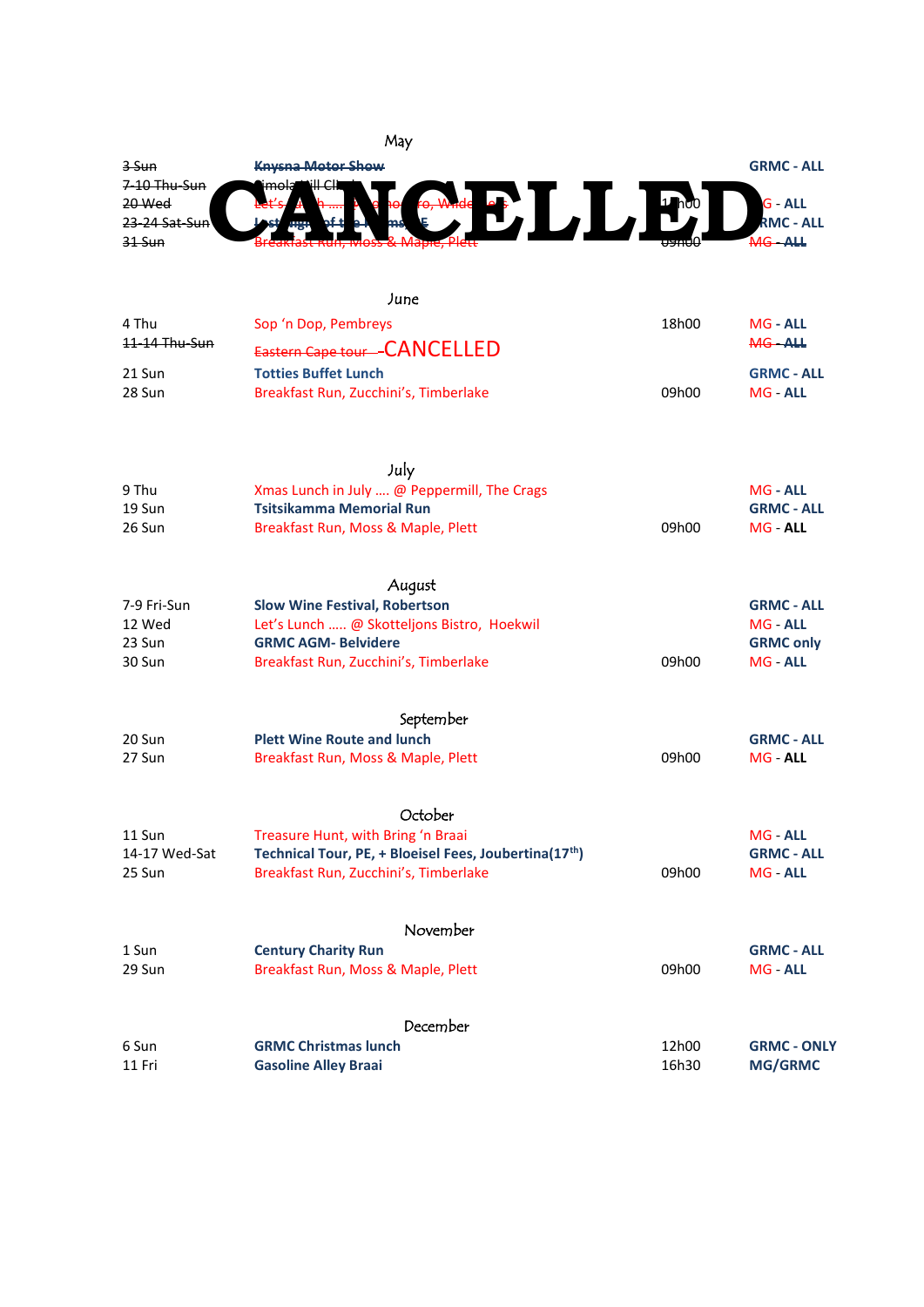## **Chairman's Chirp**

Covid-19 the dreaded virus certainly has changed all of our lives and I am sure that how things are done in the business world will never be the same!! . With the lockdown having started, remember the things that make you happy and stay positive as we work through the next 21 days. Let's work together and comply with the government regulations by staying home and keep in your prayers the less privileged for whom it is not easy.

With many things having to be cancelled, this will be an abbreviated newsletter informing you of the changes that we have had to make.

The "Loafer's lunch" at Enrico's which was held on March 18 was the last club activity for a while. The member turnout was low, with only 18 members enjoying a lovely meal and basking in the sun. This certainly already signalled the fear of the COVID-19 virus and what was to come. The GRMC committee has thus decided to cancel all of the events for April and May. The MG club have also decided to cancel the events arranged by them for the same period. In addition, for those who have booked on the annual tour, organised by the MG club to the Eastern Cape, has also been postponed to later in the year. Once a decision has been made of an alternative date, those affected will be advised. The situation regarding the regular events, scheduled for after May, will be monitored and a further notice will be issued once a clearer picture is formed. Please review the events calendar included in this newsletter.

The major disappointment was the cancellation of the Knysna Motor Show, which was planned for May 3. It was also decided to cancel the KMS in total for 2020. The factors that influenced this decision were, the uncertainty that lies ahead, the withdrawal of sponsorship monies, that it would not be fair on the KMS committee members to ask them to plan for a later date and a postponement to later in the year would impact on the 2021 KMS .

We are in the process of undoing the extensive arrangements for the Knysna Motor Show. A portion of the KMS expenditure has already been made, with some refundable and others not. In spite of this, the Knysna Motor Show committee has decided to reimburse the monies received from sponsors, trade stands and food stalls. As the KMS will not be in a position to donate any monies to the designated charities this year (They certainly are going to need help), we have asked some sponsors to donate a portion of their sponsorship monies for this purpose. There has been some positive response, some declined and we await some outstanding responses. The unrecoverable expenses will be written off against the KMS provision.

The response from the KMS participants, sponsors, trade and food stalls have been overwhelming. I received more than 100 E-mails and responded as follows.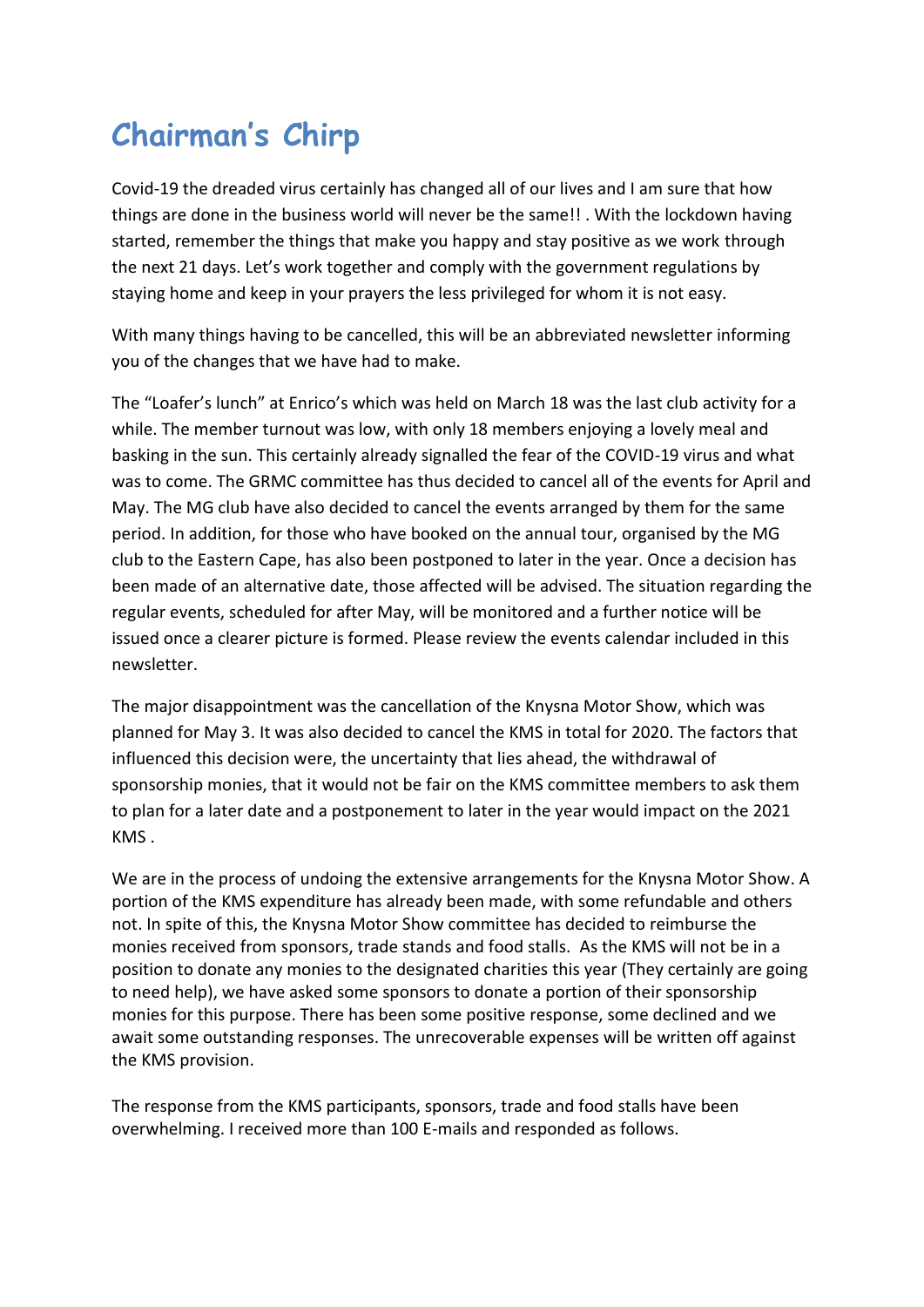"This is just a note from me and the KMS committee to say very sincere thanks for all the supportive feedback received. Your commiserations, sympathy and unconditional commitment towards the KMS certainly are very heart warming. Our planning was already at a very advanced stage and all the available space on the Knysna High School sports fields was filled. It is our task to now unravel all of this. With such wonderful support it is a very sad occasion that we had to cancel the KMS for 2020, but safety and health considerations must come first. With such generosity, comrade and enthusiasm, we are very proud of the impact that the KMS has made on the petrolheads and sponsors out there. It certainly is a leap of faith!. Without this type of support the KMS could not have reached the high standard which we have come accustomed to. We salute all of you!!! Peter & the KMS committee "

The KMS committee agreed to postpone discussions on the future of the KMS 2021 to a later stage in the year.

The Simola Hillclimb has also been cancelled and will be postponed to a suitable date in 2020. The organisers have communicated that due to financial reasons the event has to take place in 2020.

Now is the time to sort out all those niggling problems on your classic and give it a good polish.

Look after yourself and be safe

Peter

### From my side…

As we enter lockdown period and face the tough times ahead, my thoughts always stray to those who will suffer the most - the poor and underprivileged…of all colours and creeds. So many people will lose their only income, often those supporting multiple family members.

My appeal to you as we head into the unknown, please be compassionate and help where you can financially…there are soup kitchens around in most townships, and most churches will have projects in place collecting food and money to support people during this time.

In Knysna the Municipality has decided to house the homeless at Loerie Park. If you can assist with food parcels please call the grounds manager, Desomond van Rooyen on 060 998 7104. The homeless from Sedgefield is also house at Loerie Park.

In Sedgefield Slow Town Mobile Meals provide meals to the poor three times per week, to many old folks this is their only meals they get. Please support them if you are able to, their details are: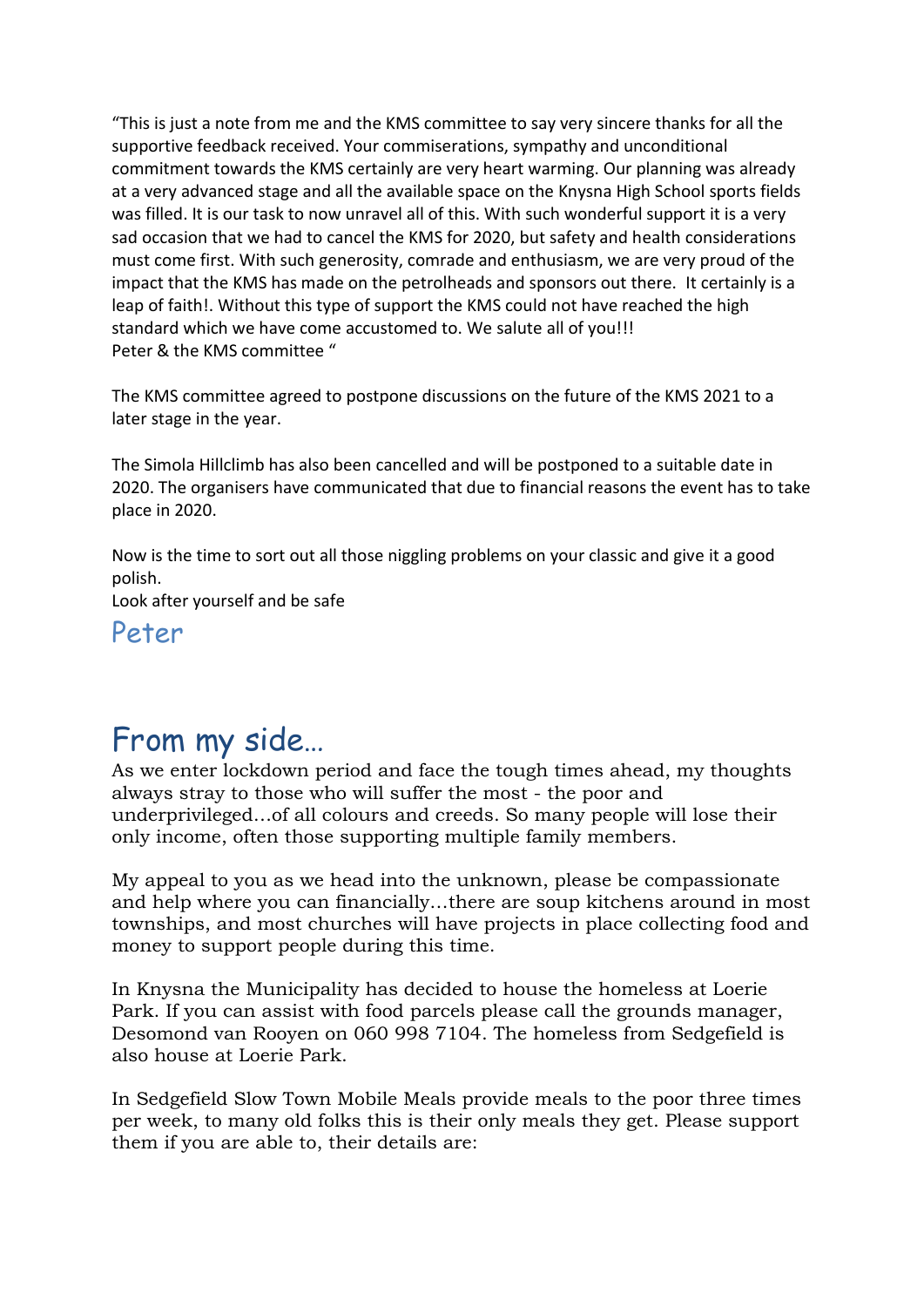Slow Town Mobile Meals FNB Sedgefield Account No 62502775549 Branch Code 210229 Contact person: Jim Mitchell 083 379 3737 or 044 343 1221

Martie Rooi runs a soup kitchen in Smutsville for hundreds of kids, she is desperate for donations. Her contact number is 072 268 6433

If you are finding difficulty in finding anyone to support during lockdown, please contact me, I will help you put your money to good use.

Then if you, like me, prefer to stay at home and have my groceries delivered, the following is available for home deliveries:

Woolworths – on line shopping (you might have to wait up to two weeks so if you plan ahead, you won't need to go out in case the lockdown is extended)

Pick n Pay Sedgefield delivers. Email them on [fsedgefield@pnpay.co.za](mailto:fsedgefield@pnpay.co.za) They have a card machine when delivering, or they accept eft's.

Farm Fresh Direct – George. [www.farmfreshdirect.co.za](http://www.farmfreshdirect.co.za/) They offer free deliveries over R300. Look online or email them on [info@farmfreshdirect.co.za](mailto:info@farmfreshdirect.co.za)

Stay safe, and Stay at Home. *Sylvia* 

### *HAPPY BIRTHDAY APRIL 2020*

30th Jinny Price

2nd Carel Brink 2<sup>nd</sup> Margaret Day 3<sup>rd</sup> Jim CleLand 7th Dave Jones 9th Jenny Frost 9th Alan Waterston 15<sup>th</sup> Billy Matthee 16<sup>th</sup> Roger Newby 17<sup>th</sup> Tersia Fourie 17<sup>th</sup> Neville Mayhew 21<sup>st</sup> Brent Watts 22<sup>nd</sup> Angela Mackey 26th Ann Griffiths 28th Tabita Rossouw 29th Johan Kruger 29th Ed Parfett 29th Peter Turner 30th Rose Hewitt

22nd Bill Nortier 23rd Astrid Betton 26th Paulene Franklyn

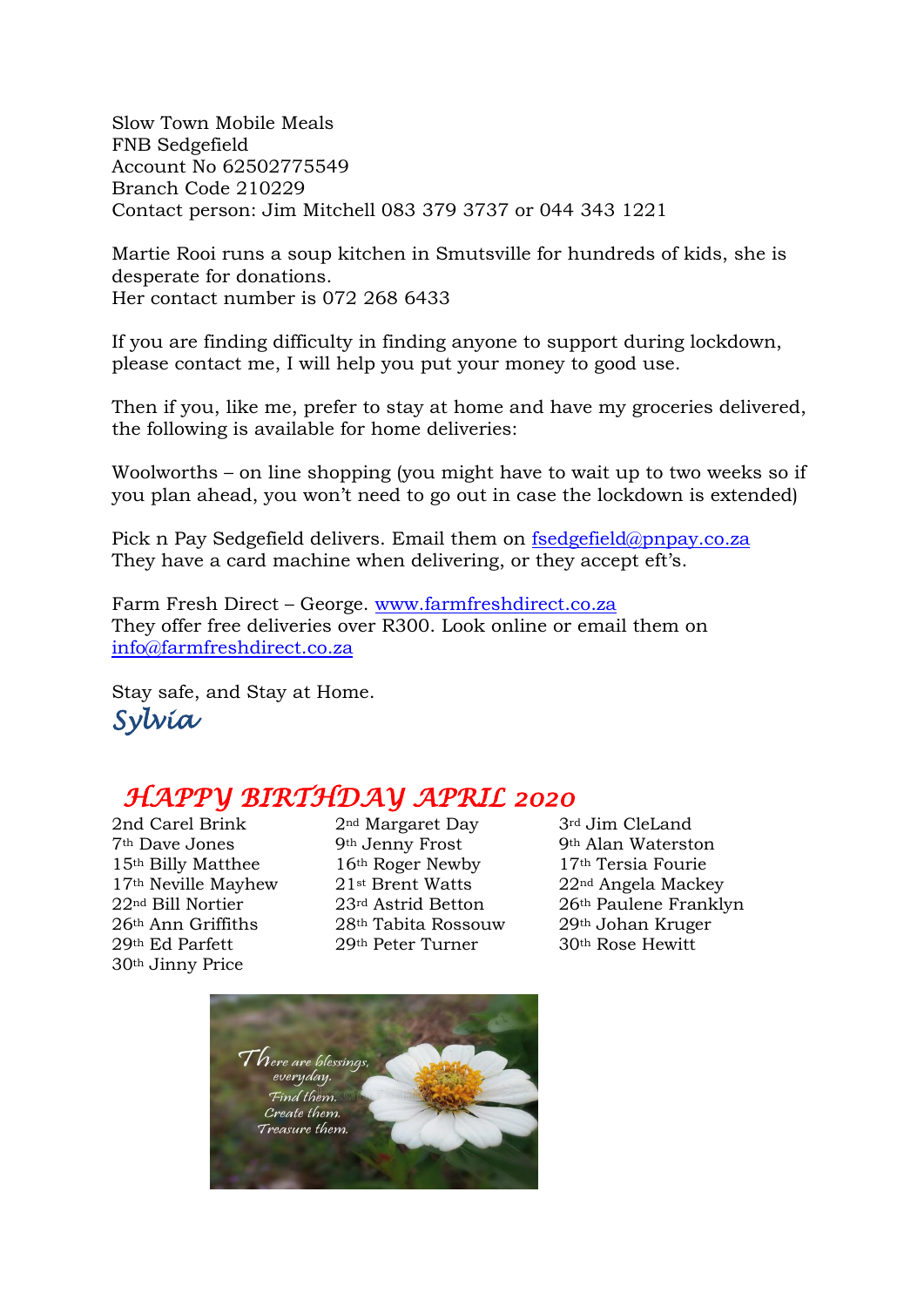### **SAVVA Technical Tip 154 – Saving tubes**

A problem a number of vintage car enthusiasts encounter is with tyres and tubes on our oldies. Modern tyre shops are not geared up for tyres with tubes. As an example, I recently had a flat on an 18 inch tyre. I took the wheel to a local tyre shop and they had never seen an 18" tyre or an old wheel with spokes, never mind a tube.

I realised that these modern tyre shops are not going to be able to help. The alternative was to take it to a shop that has been around for years. In Gauteng, we are lucky as we have a few shops like Jeppe tyre around. When I took the wheel out of the boot, Roy Greenberg, the boss, didn't even flinch, as if repairing wheels with tubes is an everyday occurrence.

After removing the tube and pumping it up many times to its normal size he was able to determine that the tube was fine but the valve, where it comes out of the rim, had deteriorated and was loosing air. Fortunately, he still has replacement valves, see picture, and a vulcanising machine to repair tubes.

So, before throwing out your old tubes have them checked out by an older tyre shop. Replacement tubes can be very expensive  $-$  if you can find them that is and replacing the valve is an inexpensive alternative.



Our Website address is [www.grmc.co.za](http://www.grmc.co.za/)

Facebook page : <https://web.facebook.com/gardenroutemc>